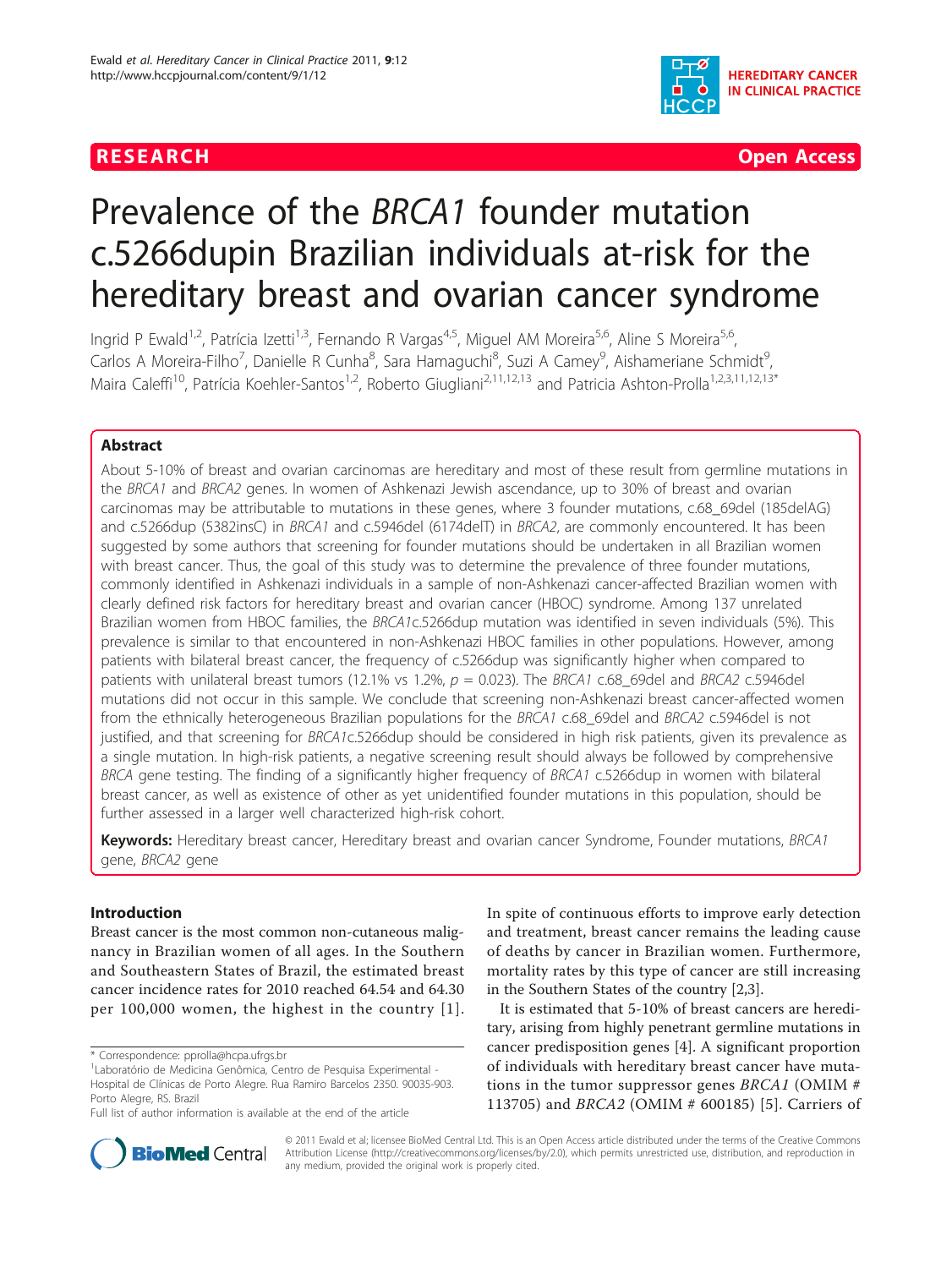such mutations are usually predisposed to breast, ovarian, prostate and other cancers at an early age, a syndrome known as Hereditary Breast and Ovarian Cancer (HBOC) [[6\]](#page-6-0).

BRCA1 and BRCA2 are similar in their structure and quite large (100 and 70 kb, respectively). Germline mutations in these genes are usually point mutations, and are scattered along their entire coding sequences; mutational hot-spots are uncommon. Deleterious gene rearrangements may also occur in up to 30% of the cases [[7\]](#page-6-0). Therefore, full gene sequencing and rearrangement testing is warranted for accurate diagnosis in most individuals. In a few populations, however, founder mutations have been described and are responsible for a significant proportion of the mutation-positive diagnoses. This is the case for the c.68\_69del and c.5266dup mutations in BRCA1 and c.5946del mutation in BRCA2 (until recently referred in the literature as 185delAG, 5382insC and 6174delT, respectively) which are found in 10-12% of Ashkenazi Jewish women diagnosed with breast cancer [[8,9\]](#page-6-0). BRCA gene founder mutations have also been described in other populations, including the Slavic (BRCA1c.5266dup mutation) [\[10,11](#page-6-0)], Finnish and Icelandic (BRCA2999del5 mutation) and German populations (BRCA1delexon17) [\[12,13](#page-6-0)]. In these populations, initial screening of a clinically suspicious case by testing for founder mutations is acceptable and allows the diagnosis of a significant number of carriers using fast and straightforward methodologies at a lower cost [[14\]](#page-6-0).

In a recent study done in the Brazilian State of Rio de Janeiro [\[15\]](#page-6-0), 402 unrelated non-Ashkenazi women affected with breast cancer were screened for the three Ashkenazi founder mutations. Of the nine mutation-positive individuals identified, five (56%) harbored the BRCA1c.5266dup mutation in exon 20 and the overall prevalence of this particular mutation in the sample studied was 1.24%. The women enrolled in the study were not selected for a family history of the disease, and their ancestry was not described. A previous study [[16\]](#page-6-0) of 47 unrelated breast cancer-affected women from Rio de Janeiro with a family history of cancer suggestive of the HBOC syndrome had already identified the BRCA1c.5266dup mutation in a significant proportion of the mutation-positive patients (four in seven). Interestingly, none of them reported Jewish ancestry. Finally, Simon et al. [\[17\]](#page-6-0) reported the occurrence of the BRCA1c.5266dup mutation in Jewish and non-Jewish HBOC families from the Brazilian State of São Paulo. Recently, Hamel et al. [\[18](#page-6-0)] have studied the c.5266dupC in 14 different population groups (Russian, Latvian, Ukrainian, Czech, Slovak, Polish, Danish, Dutch, French, German, Italian, Greek, Brazilian and AJ) and confirmed that all carriers of this mutation share a common haplotype proposing that it arose approximately 1800 years ago in either Scandinavia or northern Russia and subsequently spread to the various populations, including the Ashkenazi Jewish population.

Considering the importance of identifying mutationpositive HBOC patients for genetic counseling purposes and the previous reports indicating that founder mutations, in particular BRCA1c.5266dup, may be common in Brazilian patients diagnosed with breast cancer, we performed this study with the aim of determining the frequency of these mutations in non-Ashkenazi individuals diagnosed with cancer and whose families fulfilled clinical criteria for the HBOC syndrome.

# Patients and Methods

A consecutive sample of 137 unrelated Brazilian patients, self-referred as non-Ashkenazi and with a significant personal and/or family history of hereditary breast and ovarian cancer, was evaluated at cancer genetic counseling services from the two regions with the highest breast cancer incidence rates in the country in Southern and Southeastern Brazil: Porto Alegre (from the Cancer Genetics Clinic of Hospital de Clínicas de Porto Alegre) and Rio de Janeiro, (from INCA, the Brazilian National Cancer Institute). All patients confirmed residence in the States from which they were recruited for at least ten years, had been diagnosed with cancer or were cancer unaffected individuals likely to be obligate carriers of BRCA mutations. A significant family history of HBOC was defined as presence of either: (a) the American Society of Clinical Oncology (ASCO) criteria for HBOC [[19\]](#page-6-0) or (b) a prior probability of harboring a BRCA mutation  $\geq$  30% by pedigree analysis using the Myriad mutation prevalence tables or the Penn II mutation prediction model [[20-22\]](#page-6-0). Women diagnosed with bilateral breast cancer under the age of 50 years, regardless of family history, were also included. All patients relied exclusively on the public health care system through which BRCA1 and BRCA2 full gene sequencing is currently not available, even for patients of very high genetic risk. After signature of informed consent, genomic DNA was extracted from peripheral blood by conventional methods [[23](#page-6-0)] and screening for the founder mutations was performed by PCR-amplification and DNA sequencing in both directions using the DYEnamic ET Terminator Cycle Sequencing Kit and the MegabaseorABI automated sequencers. The amplification and sequencing primer sequences used were: (a) for BRCA1 exon 2 (c.68\_69del mutation): 5'- GTTCTTTGGTTTGTATTATTCT-3' and 5'-AGAGGC AGAGTGGATGGA-3'; (b) for BRCA1 exon 20 (c.5266dup mutation): 5'-ATATGACGTGTCTGCTC-CAC-3' and 5'-GGGAATCCAAATTACACAGC-3'. and (c) for BRCA2exon 11 (c.5946del mutation): 5'-AACGA AAATTATGGCAGGTTGTTAC-3' and 5'-GCTTTC CACTTGCTGTACTAAATCC-3'. All mutation-positive samples were confirmed in a second independent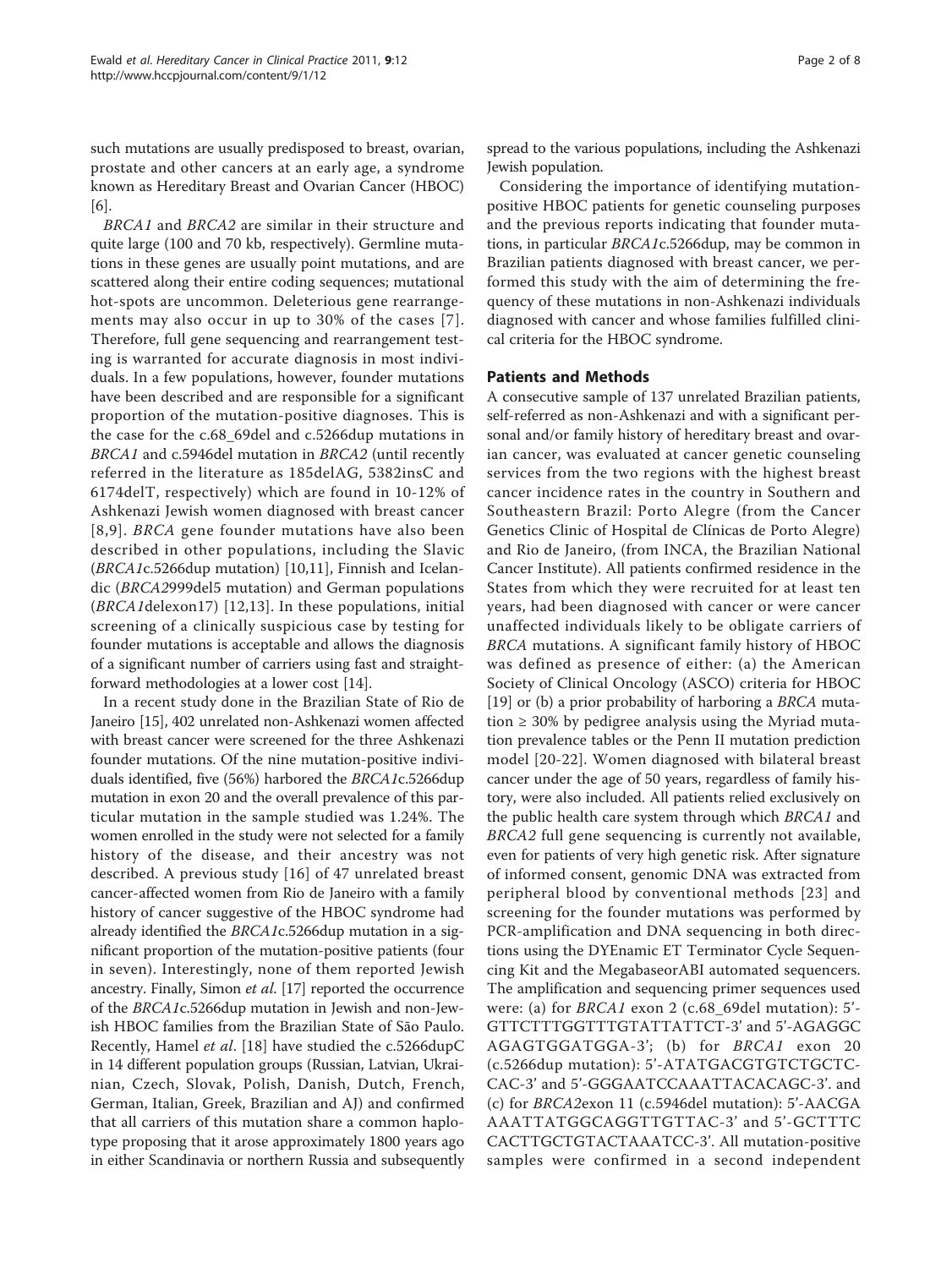analysis. The amplification and sequencing protocols are available upon request.

## Statistical Analyses

Sample size for this study was estimated using WINPEPI (PEPI-for-Windows). SPSS version 18.0 was used for data handling and statistical analyses. For descriptive analysis, categorical variables were described by their absolute and/ or relative frequencies and quantitative variables were expressed as mean and standard deviation (SD). The existence of an association between categorical variables was examined by chi-square. Association between bilateral breast cancer and the c.5266dup mutation in a subgroup analysis of patients with breast cancer were analyzed by Fishers' exact test. A significance level of 0.05 was adopted.

# Results

Sample characteristics are described in Table 1. The mean age at cancer diagnosis (all types) was 43.4 years (SD = 10.1; range: 24-73 years). Among the 137 probands included in the study, 42 (31.0%) were recruited in Porto Alegre and 95 (69.0%) in Rio de Janeiro.

Most patients ( $n = 126, 91.9%$ ) had been diagnosed with breast cancer and of these, 110 (80.3%) were diagnosed under the age of 50 years. Five patients had been diagnosed with tumors other than breast and ovarian cancer (colorectal cancer, melanoma, gastric cancer, esophageal cancer, endometrial cancer), but were included because they had a significant family history of breast and ovarian cancer in first and second degree relatives. The only cancer-unaffected patient in this study was considered an

|  |  |  | Table 1 Clinical description of the sample studied $(n = 137)$ |  |  |  |  |  |
|--|--|--|----------------------------------------------------------------|--|--|--|--|--|
|--|--|--|----------------------------------------------------------------|--|--|--|--|--|

| Characteristic                                                               | $\mathsf{N}$   | $\frac{0}{0}$ | Mean (SD)               |
|------------------------------------------------------------------------------|----------------|---------------|-------------------------|
| Sex                                                                          |                |               |                         |
| Female                                                                       | 134            | 97.8          |                         |
| Male                                                                         | 3              | 2.2           |                         |
| Age at breast cancer (years)*                                                |                |               | 42.3 (8.3) range: 24-73 |
| Inclusion criteria                                                           |                |               |                         |
| <b>ASCO</b>                                                                  | 113            | 82.5          |                         |
| Probability of mutation (Myriad) $\geq 30\%$                                 | 62             | 45.3          |                         |
| Probability of mutation (PENN II model) $\geq 30\%$                          | 28             | 20.4          |                         |
| Bilateral breast cancer                                                      | 34             | 24.8          |                         |
| Cancer history in the proband (n = $136$ )**                                 |                |               |                         |
| One primary tumor                                                            |                |               |                         |
| Breast cancer                                                                | 85             | 62.5          |                         |
| Ovarian cancer                                                               | $\overline{4}$ | 2.9           |                         |
| Other#                                                                       | 5              | 3.7           |                         |
| Multiple primaries:                                                          |                |               |                         |
| $\geq$ 2 Breast                                                              | 31             | 22.8          |                         |
| $\geq$ 2 ovarian                                                             | 0              | $\circ$       |                         |
| 1breast and 1 ovarian                                                        | 2              | 1.5           |                         |
| $\geq$ 2 Breast and 1 ovarian                                                | 3              | 2.2           |                         |
| At least one breast + other                                                  | 5              | 3.7           |                         |
| At least one ovarian $+$ other                                               | 1              | 0.7           |                         |
| Criteria for multiple hereditary cancer syndromes                            |                |               |                         |
| HBOC + Li-FraumeniLike (Eeles criteria)                                      | 23             | 16.8          |                         |
| HBOC + Li-Fraumeni Like (Birch criteria)                                     | 2              | 1.4           |                         |
| HBOC + Hereditary Breast and Colorectal Cancer                               | 14             | 10.2          |                         |
| HBOC + Hereditary Non-Polyposis Colorectal Cancer                            | 3              | 2.2           |                         |
| Cancer family history (1 <sup>st</sup> and 2 <sup>nd</sup> degree relatives) |                |               |                         |
| Number of breast cancer cases                                                |                |               | 3.3(1.52)               |
| Number of ovarian cancer cases                                               |                |               | 1.3(0.61)               |
| Age at first breast cancer                                                   |                |               | 44.2 (6.8)              |

\*In women with multiple breast cancers, age at the diagnosis of the first primary was considered.

\*\*One patient was cancer unaffected. In the sample of 136 cancer affected probands, there were a total of 184 tumors, including synchronous and metachronous cases.

# (colorectal, melanoma, gastric, uterine cervix, esophagus, endometrium)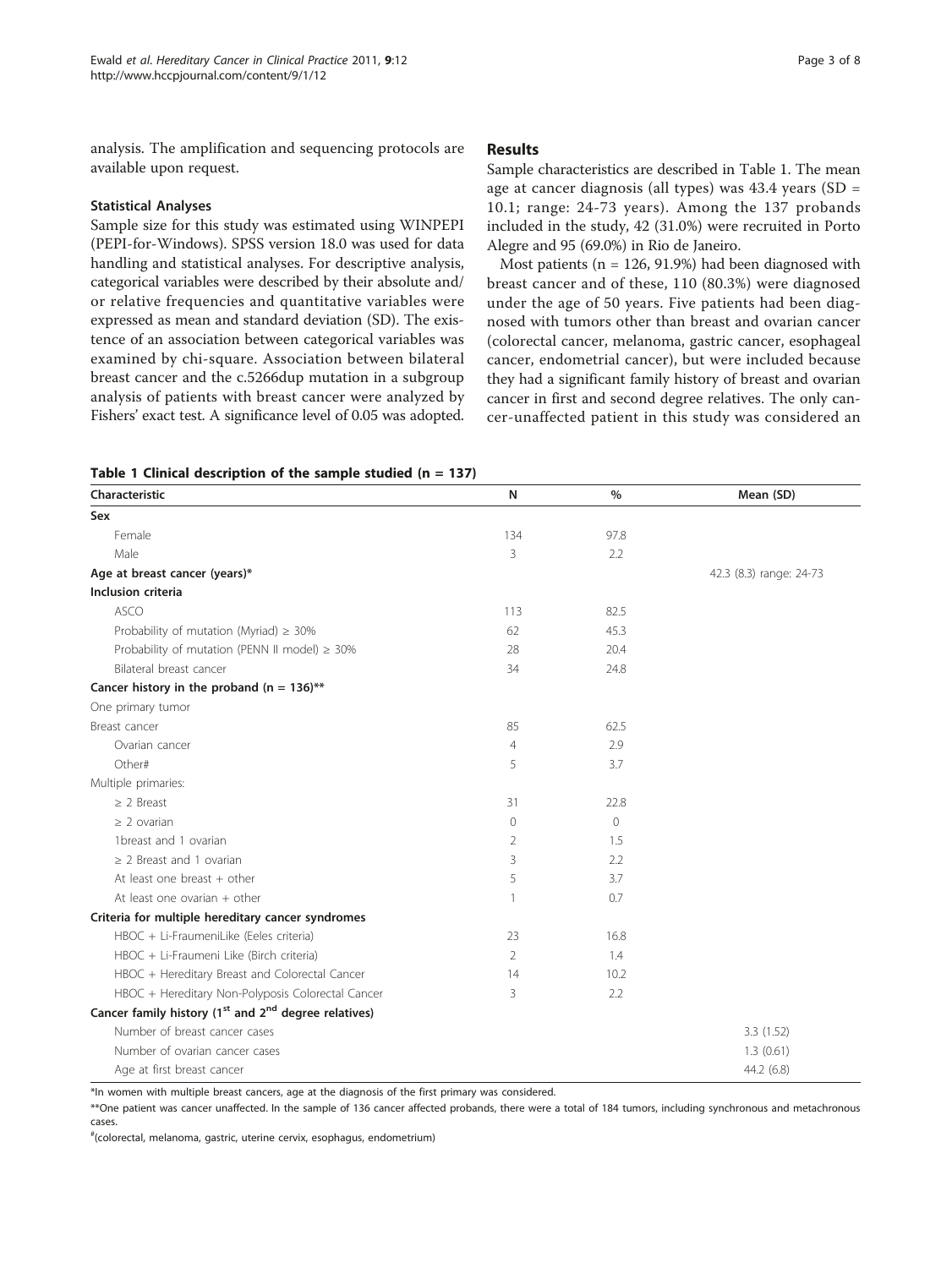obligate carrier due to a significant history of breast cancer in the parental and offspring generations.

Approximately 30.7% of the patients had synchronous or metachronous multiple primary tumors ( $n = 42$ ) and the mean age at first cancer diagnosis in this group was 41.5 years ( $SD = 6.9$ ; range: 28-61 years). Approximately onefourth of the total participants had bilateral breast cancer  $(n = 34)$ , and the mean age at the first primary tumor in this group was 42.2 years (SD = 7.2; range 28-61 years), similar to the mean age in patients with only one primary breast cancer (42.3 years;  $SD = 8.8$ ; range 24-73).

For the entire sample, 45.3% and 20.4% had an estimated probability of a BRCA gene mutation equal or greater than 30.0% using the Myriad prevalence tables and the Penn II model, respectively. The mean prior probability of carrying a BRCA mutation using either method was similar: 24.4% using the Myriad tables (SD = 3.4, range,  $2.8-67.2%$ ) and 22.9% using Penn II (SD = 15.1, range, 7-93%).

Overall, a germline mutation was identified in seven (5.0%) of the 137 patients studied and in all of them, it consisted of the c.5266dup mutation in exon 20 of the BRCA1 gene. A more detailed description of the mutation-positive cases is shown in Table 2. The other founder mutations (c.68\_69del in BRCA1 and c.5946del in BRCA2) were not identified. If only breast or ovarian cancer-affected probands are considered, the BRCA1c.5266dup frequency remains similar, 5.3% (7/ 131).

Patients diagnosed with bilateral breast cancer were more likely to carry the BRCA1c.5266dup mutation than patients with unilateral breast cancer (BRCA1c.5266dup was present in 4 of 34 patients with bilateral breast cancer vs. 1 of 82 unilateral breast cancer patients;  $p =$ 0.023). In addition, BRCA1c.5266dup carriers with bilateral breast cancer were younger when first diagnosed (mean age 38 years;  $SD = 6$ ; range 33-47) than non-carriers (43 years;  $SD = 7$ ; range 28-61) although this difference did not reach significance ( $p = 0.189$ ).

Two of the four metachronous breast cancer mutation carriers had no family history of breast or ovarian cancer and did not fulfill any other inclusion criteria of the study, apart from the early onset bilateral breast cancer diagnosis. Both cases, however, had a limited family structure (fewer than 2 first- or second-degree female relatives alive and at an age  $\geq$  45 years in either lineage) as defined by Weitzel et al. [\[24](#page-6-0)].

Families from the Southern region had a significantly higher number of breast cancer diagnoses in the family than those from the Southeast (4.0 in versus 3.1,  $p =$ 0.004). However, there was no significant difference in the mean age of breast cancer diagnosis (40.4 and 42.8 years, respectively,  $p = 0.206$ ), nor in BRCA1c.5266dup frequency  $(3.8\%$  and 4.5%, respectively,  $p > 0.999$ ) between regions.

# **Discussion**

The identification of individuals at-risk for hereditary breast cancer is important to ensure that appropriate risk reducing interventions are offered, to counsel patients and families regarding recurrence risk and to guide the decisions about cancer treatment interventions in affected individuals. The precise identification of at-risk individuals in a given family depends on the

|  |  |  |  | Table 2 Detailed description of BRCA1c.5266dup-positive probands and their families |  |  |  |  |
|--|--|--|--|-------------------------------------------------------------------------------------|--|--|--|--|
|--|--|--|--|-------------------------------------------------------------------------------------|--|--|--|--|

|           |                                     |                             |                                                                                                                                    |                         |                                       | <b>Prior Probability of Mutation</b><br>in a BRCA gene |                                  |
|-----------|-------------------------------------|-----------------------------|------------------------------------------------------------------------------------------------------------------------------------|-------------------------|---------------------------------------|--------------------------------------------------------|----------------------------------|
| Case<br># | Cancer<br>diagnosis<br>(index-case) | Age at<br>diagnosis<br>(ys) | Cancer family history*                                                                                                             | <b>ASCO</b><br>criteria | Limited<br>Family<br><b>Structure</b> | Myriad<br>Prevalence<br>Tables (%)                     | Couch<br>Prediction<br>Model (%) |
| $1 - RJ$  | Breast                              | 33                          | MAT Br (F-45)                                                                                                                      | Yes                     | <b>No</b>                             | 16.3                                                   | 20.0                             |
| $2-RJ$    | Ovarian                             | 47                          | PAT Ov (60), Br (F-30), End (64)                                                                                                   | Yes                     | <b>No</b>                             | 46.8                                                   | 44.0                             |
| $3-RS$    | Ovarian                             | 52                          | MAT Br (F-44), Ov (F-76), Ov (F-66), Ut (F-78), Ut (N/A),<br>Ga (M-68).<br>CRC (M-69), HeN (M-N/A), HeN (M-75)                     | No.                     | <b>No</b>                             | 46.8                                                   | 43.0                             |
|           |                                     |                             | PAT Lu (M-N/A), CRC (M-N/A), CRC (F-N/A), Ut (35), Br<br>(M-62), Ga (M-N/A), Br (F-36), Bilat Br (F-45), Br (F-44), Br<br>$(F-45)$ | Yes                     | No.                                   | 40.8                                                   | 33.0                             |
| 4-RJ      | Bilateral Breast                    | 45 and 50                   | MAT BilatBr (F-45,50), Ov (39) Br (F-49), Bilat Br (F-47,50)                                                                       | Yes                     | <b>No</b>                             | 40.7                                                   | 31.0                             |
| $5 - RJ$  | Bilateral Breast                    | 46 and 47                   | PAT Lu (M-N/A), Ga (M-N/A) CRC (M-N/A)                                                                                             | No.                     | Yes                                   | 6.9                                                    | 9.0                              |
| $6 - RJ$  | Bilateral Breast                    | 33 and 38                   |                                                                                                                                    | No.                     | Yes                                   | 6.9                                                    | 15.0                             |
| $7-RS$    | Bilateral Breast 35 and 45          |                             | MAT Ov (F-58), Ov (F-49), Br (F-90) Br (F-49), Ga (M-70),<br>Liv (M-70)                                                            | Yes                     | <b>No</b>                             | 40.7                                                   | 47.0                             |

Legend: RJ: family recruited from Rio de Janeiro; RS = family recruited from Porto Alegre;

(\*) MAT = cancer history in maternal side of the family, PAT = cancer history in paternal side of the family; other cancer diagnoses in family are indicated by the abbreviated cancer type (Br = breast, Lu = lung; Ga = gastric Ov = ovarian; Prost = prostate; Esoph = esophageal; Liv = liver; End = endometrial; CRC = Colorectal; HeN = head and neck cancer; Ut = uterine cancer, not defined whether cervix or endometrium) followed by followed by sex (M = male, F = female) and age at diagnosis ( $N/A$  = not available).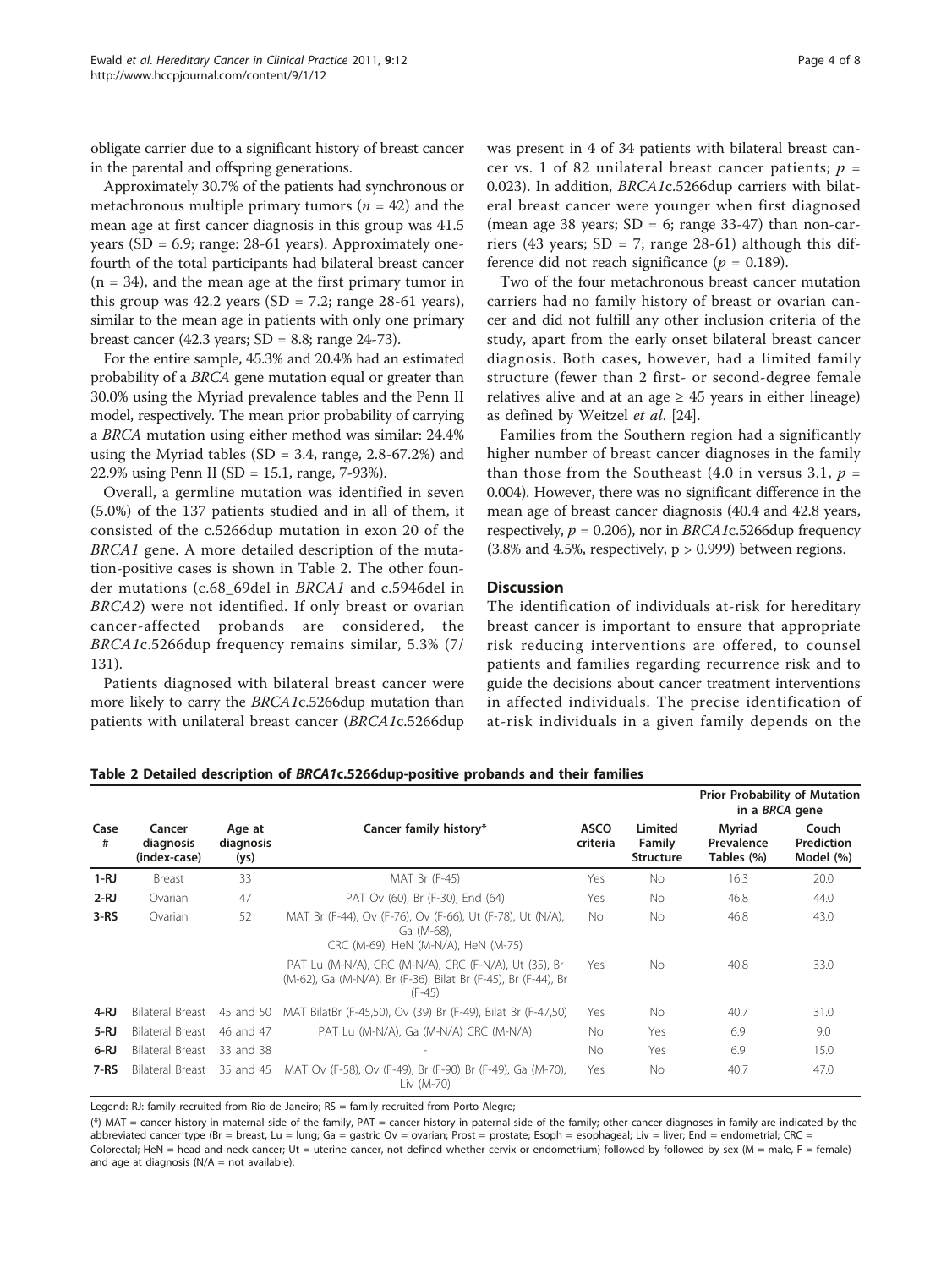identification of a deleterious germline mutation in a cancer predisposition gene. In the case of the HBOC syndrome, genetic testing is often hampered by the complexity and cost of testing the BRCA genes, especially in lower resource countries. In Brazil, such testing is not yet covered by private insurance nor provided by the public health care system and its cost in private laboratories precludes its use for most at-risk families.

The initial screening of founder mutations in BRCA1 and BRCA2 before investigation of their entire coding regions has been well established in individuals of Ashkenazi Jewish ancestry as well as in a few other populations, and it is considered a cost-effective approach in these populations [[25](#page-6-0),[26\]](#page-6-0). In other Latin American communities, this issue has not been largely explored. An exception is a large cohort of Latin American HBOC families studied by Weitzel et al. (2005) [[27](#page-6-0)] in which six recurrent mutations in BRCA1 accounted for 47% of the deleterious germline mutations and interestingly, the BRCA1 c.68\_69del mutation, one of the Ashkenazi Jewish founder mutations, occurred in 3.6% of this clinic-based cohort of predominantly Mexican women. In this study the authors suggest that an initial diagnostic screen with a panel for these more commonly observed mutations could be costeffective.

Only two reports from Brazilian breast-cancer affected patients have suggested that a founder BRCA1 mutation, c.5266dup, may be encountered at a significant prevalence [[16](#page-6-0),[17](#page-6-0)]. This mutation is the second most common mutation described in the Breast Cancer Information Core (BIC) database [\[28](#page-6-0)] for HBOC families worldwide. It has been reported in 14.0%, 10.0%, 6.0% and 4.0% of Ashkenazi Jewish, German, Italian and Russian women with breast cancer [\[29](#page-6-0)-[32](#page-6-0)], respectively. It was also described in a recent study from Portugal, where it appeared in approximately 1.0% of the series studied [[33](#page-6-0)]. In addition, in a recent multi-national study, Hamel et al. (2011) [[18](#page-6-0)] identified this mutation in several European countries. To our knowledge, it has not been detected in Spain [\[34,35](#page-6-0)] nor in other South American countries, although only a few comprehensive mutation studies (i.e. including sequencing of the entire coding region of both genes and gene rearrangement testing) in HBOC families have been produced in these regions [[34](#page-6-0)-[40\]](#page-7-0). The penetrance of the BRCA1c.5266dup mutation has been well defined in Ashkenazi women, being associated with a cumulative lifetime risk of 0.67 for breast cancer and 0.33 for ovarian cancer [[41](#page-7-0)].

In the present study, we screened 137 unrelated and self-referred non-Ashkenazi women at high risk for the HBOC syndrome for the three common founder mutations described in Ashkenazi Jewish cohorts and only BRCA1c.5266dup was identified, at a frequency of 5.0%. As expected, this frequency is higher than that described by the other Brazilian studies, including that of Gomes et al. [\[15](#page-6-0)] and Esteves et al [[42\]](#page-7-0), and likely results from the study design, that defined a significant personal and familial cancer history as inclusion criterion at recruitment.

Our results are in agreement with previous prevalence studies of the c.5266dup mutation in other high-risk non-Ashkenazi populations, such as the Italian and German populations [[30,31](#page-6-0)]. The origin of the BRCA1c.5266dup mutation in Brazilian patients and its relation to the Eastern-European counterpart remain to be determined. In a recently published study, da Costa et al. (2008) [[43](#page-7-0)] evaluated the haplotypic profile of seven Brazilian carriers of c.5266dup and reported that all mutation carriers shared an identical haplotype, indicating a common origin. Some authors (i.e. Carvalho Silva et al. [[44\]](#page-7-0) and Gomes et al. [[15\]](#page-6-0)) have postulated that the entry of this mutation into Brazil is related to immigration of European Jews from Portugal in the sixteenth century. In the report by Weitzel et al. (2005) [[27](#page-6-0)], that identified the Ashkenazi founder mutation c.68\_69del in Mexican HBOC families, all mutation carriers shared the Ashkenazi Jewish founder haplotype. The authors postulate that Mexican carriers of these mutations are likely descendants of Conversos who immigrated to the Americas in the 15<sup>th</sup>-16<sup>th</sup> centuries and over generations assimilated into the larger Hispanic society. The same reasoning may be applied to the occurrence of BRCA1c.5266dup in Brazil. However, the absence of this mutation in studies from Spain or from other South American countries and the fact that only one case was reported in Portugal is against this hypothesis. Recent results from the study of Hamel et al. (2011) [[18\]](#page-6-0), show that the mutation probably originated in Scandinavia or Northern Russia, was then disseminated in European populations and thus could have entered Brazil through one or more of the several large European immigration waves in the 18<sup>th</sup> and 19<sup>th</sup> centuries. A detailed understanding of its entrance and distribution in Brazil, remains to be determined [[45,46\]](#page-7-0).

One interesting finding of our study is the high frequency of the c.5266dup mutation in patients with bilateral breast cancer, compared to those with unilateral breast cancer. It is known that women with bilateral breast cancer are more likely to carry a BRCA mutation [[47,48\]](#page-7-0). Gershoni-Baruch et al. (1999) [[49](#page-7-0)], studying Jewish women with bilateral breast cancer, found a high prevalence of founder mutations (31.0%), and 3.7% of the cases carried the c.5266dup mutation. In their report, bilateral breast cancer per se did not seem to reflect genetic predisposition unless associated with early age of onset. In another study that compared mutation prevalence in women with unilateral, family history positive and early onset breast cancer and women with bilateral breast cancer, the distribution of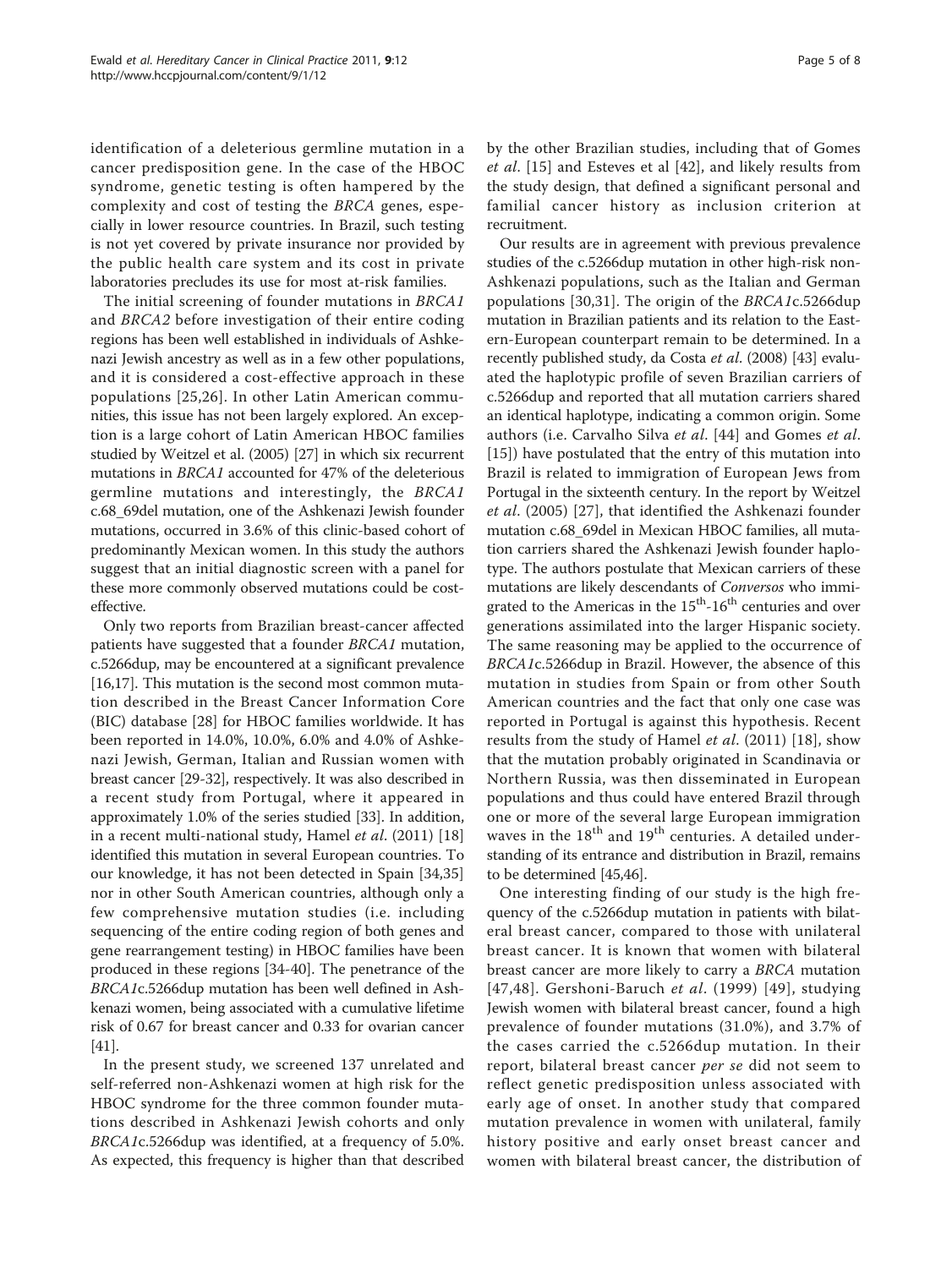BRCA1c.5266dup was not significantly different between groups [[32\]](#page-6-0).

A limitation of our study is that we have not investigated the potential existence of other founder mutations that could become apparent after gene full gene sequencing; however, there is currently no published evidence for Brazilian BRCA founder mutations other than c.5266dup. We did not consider testing for founders described in Hispanic populations (i.e. Weitzel et al. (2005) [[27](#page-6-0)]; Rodriguez et al. (2008) [[50](#page-7-0)]) since it is our understanding that the population from the Brazilian cities studied here show trihybrid ancestries that are distinct from the Central American populations as indicated by studies from Alves-Silva et al. (2000) [[51](#page-7-0)] and Parra et al. (2003) [\[52](#page-7-0)]. Additionally, it has been demonstrated clearly that even mestizos from different Central and South American regions have significant intra- and interethnic variability and admixture profiles [[53](#page-7-0)].

Finally, a debatable point regarding founder mutation frequency in a given population or high risk group, is how much is enough to justify screening. Although the economic analysis of such a question is beyond the scope of our study, there must be also a concern with the social and medical consequences of such testing. Given current knowledge, if a recommendation for screening of founder BRCA mutations is made for Brazilian HBOC women without subsequent comprehensive testing, most (likely > 90%) of the mutations carriers would remain unidentified. Such a recommendation could be erroneously interpreted as sufficient, or result in false tranquilization whenever negative, hampering continuation towards mutation testing of the entire coding region of both genes, which could obviously have serious consequences for these individuals and their families. This concern is further justified by the inaccessibility to proper cancer genetic counseling for most high-risk Brazilian women, and by the lack of coverage through both private and public health-based insurance of germline mutation testing. Thus, although the frequency of one single mutation, BRCA1c.5266dup is significant in this subset of Brazilian women with a personal and familial history of HBOC, initial screening for one founder mutation in at-risk patients should be performed in the setting of genetic counseling and within a cancer risk evaluation program. In a high-risk patient or family, testing should always include a comprehensive approach (full gene sequencing and rearrangement testing for both BRCA genes) when the initial founder mutation screening is negative.

We conclude that initial screening of the BRCA1 c.5266dup mutation in Brazilian individuals at high risk for HBOC is justified, but should be considered with caution. This statement is based on the frequency of the single founder mutation currently described in this population, lack of evidence of other founder BRCA mutants at a significant frequency in Brazil, and potential consequences of misinterpretation of negative screening results. These principles may apply to other highly admixed populations in South America and other continents.

It is imperative to concentrate efforts in making BRCA mutation testing and genetic counseling available to all high-risk patients in Brazil, and in educating health care professionals in the identification and proper management of these individuals. The best strategy for mutation screening and molecular diagnosis of high risk HBOC families in Brazil will only be fully understood after a comprehensive knowledge of BRCA mutation types and frequencies in this population.

Finally, the fact that two of the seven mutation-positive individuals had a limited family structure reinforce the importance of recognizing this feature and demonstrate that criteria for genetic testing must be adapted to consider this variable. The increased frequency of BRCA1c.5266dup in women with bilateral breast cancer should be further assessed in a larger cohort.

#### Abbreviations

ASCO: American Society of Clinical Oncology; BIC: Breast Cancer Information Core; BRCA1: Breast Cancer 1; BRCA2: Breast Cancer 2; CAPES: Coordenação de Aperfeiçoamento de Pessoal de Nível Superior; CNPq: Conselho Nacional de Desenvolvimento Científico e Tecnológico; FIPE - HCPA: Fundação de Incentivo à Pesquisa do Hospital de Clínicas de Porto Alegre; FAPERGS: Fundação de Amparo à Pesquisa no Rio Grande do Sul; HBOC: Hereditary Breast and Ovarian Cancer; PCR: Polymerase Chain Reaction; PRODOC: Programa de Apoio a Projetos Institucionais com a Participação de Recém - Doutores.

#### Acknowledgements

This study was supported in part by grants from Susan G. Komen for the Cure (POP#0403033), Fundo de Incentivo à Pesquisa - FIPE, Hospital de Clínicas de Porto Alegre (# 04-081), Rede Nacional de Câncer Familial - CNPq (021/2006) and Coordenação de Aperfeiçoamento de Pessoal de Nível Superior (CAPES - PRODOC Grant number 00202/03-7). P.A-P, MAMM, FRV and RG are investigators of CNPq, IPE received a Grant from CAPES and PI received a Grant from Fundação de Amparo à Pesquisa no Rio Grande do Sul (FAPERGS).

This work was supported also by a grant "Programa de Apoio a Núcleos de Excelência (PRONEX)" from FAPERGS, Brazil.

#### Author details

<sup>1</sup> Laboratório de Medicina Genômica, Centro de Pesquisa Experimental -Hospital de Clínicas de Porto Alegre. Rua Ramiro Barcelos 2350. 90035-903. Porto Alegre, RS. Brazil. <sup>2</sup>Programa de Pós-Graduação em Medicina: Ciências Médicas, Universidade Federal do Rio Grande do Sul. Rua Ramiro Barcelos 2400, 2º andar. 90035-903. Porto Alegre, Brazil. <sup>3</sup>Programa de Pós-Graduação em Genética de Biologia Molecular, Universidade Federal do Rio Grande do Sul. Av. Bento Gonçalves, 9500 - Prédio 43323M. 91501-970 - Caixa Postal 15053 - Porto Alegre, RS, Brasil. <sup>4</sup> Departamento de Genética e Biologia Molecular, Centro de Ciências Biológicas e da Saúde, Universidade Federal do Estado do Rio de Janeiro. Rua Frei Caneca, 94. 20211-030 Rio de Janeiro, Brazil. <sup>5</sup>Divisão de Genética, INCA (Instituto Nacional de Câncer). Rua André Cavalcanti, 37 - Centro 20231-050. Rio de Janeiro, Brazil. <sup>6</sup>Laboratório de Genômica Funcional e Bioinformática, Instituto Oswaldo Cruz (IOC-FIOCRUZ), Fundação Oswaldo Cruz, Av. Brasil 4365. Pavilhão Leônidas Deane (Pav. 26) - 1º andar- sala 110 21040-900 - Rio de Janeiro, Brazil. <sup>7</sup>Departamento de Pediatria, Faculdade de Medicina da Universidade de São Paulo. Av. Dr. Enéas Carvalho de Aguiar 647. 05403-900, São Paulo, Brazil. <sup>8</sup>Instituto Israelita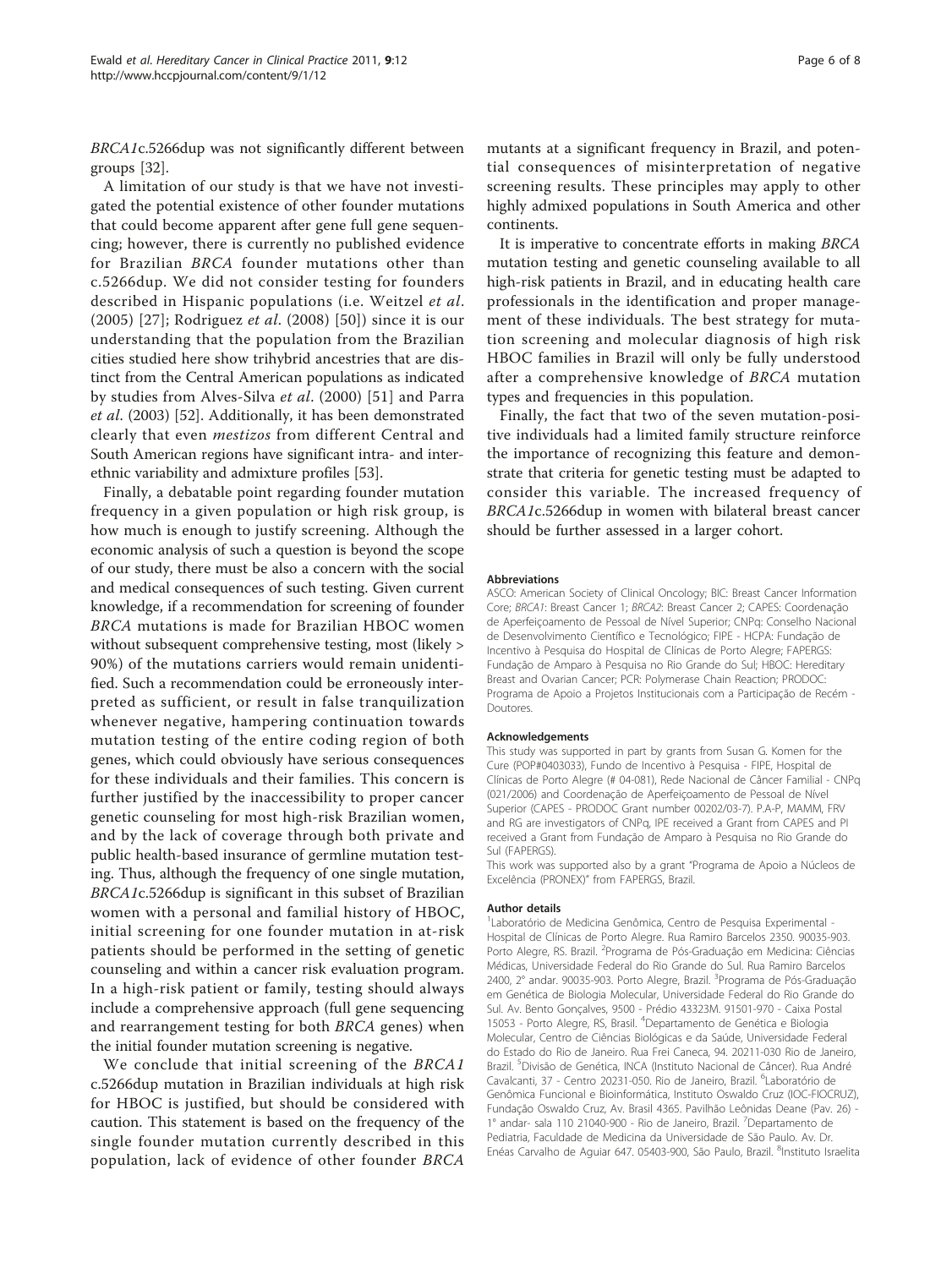<span id="page-6-0"></span>de Ensino e Pesquisa Albert Einstein. Av. Albert Einstein 627, 05651-901. São Paulo, Brazil. <sup>9</sup>Instituto de Matemática, Universidade Federal do Rio Grande do Sul. Av. Bento Gonçalves 9500 Prédio 43-111 - Agronomia. Caixa Postal 15080, Porto Alegre, Brazil. <sup>10</sup>Núcleo Mama Moinhos. Associação Hospitalar Moinhos de Vento. Rua Ramiro Barcelos 910, 11°. Andar. 90035-001, Porto Alegre, Brazil. 11Serviço de Genética Médica, Hospital de Clínicas de Porto Alegre. Rua Ramiro Barcelos 2350. 90035-903. Porto Alegre, RS. Brazil. <sup>12</sup>Departamento de Genética, Universidade Federal do Rio Grande do Sul. Av. Bento Gonçalves, 9500 - Prédio 43323. Caixa Postal 15053 - 91501-970. Porto Alegre, Brazil. <sup>13</sup>Instituto Nacional de Genética Médica Populacional -INAGEMP. Hospital de Clínicas de Porto Alegre. Rua Ramiro Barcelos 2350. 90035-903. Porto Alegre, RS. Brazil.

#### Authors' contributions

IPE carried out the molecular genetic studies, sequencing analysis and drafted the manuscript. PI participated in data collection, data analysis and drafted the manuscript. FRV, MAMM and ASM participated in patient recruitment, data collection and revision of the manuscript. CAMF, DRC and SH participated in sequencing analysis. SAC contributed to study design, critical data analysis and coordinated statistical analyses. AS participated in statistical analyses. MC contributed to study design and participated in patient recruitment. PKS participated in sequencing analysis and critical data analysis. RG participated in supervision of IPE, drafting and revision of the manuscript. PAP conceived of the study and supervised data collection, molecular genetic studies, data analysis and manuscript revision. All authors read and approved the final manuscript.

#### Competing interests

The authors declare that they have no competing interests.

### Received: 25 April 2011 Accepted: 20 December 2011 Published: 20 December 2011

#### References

- 1. Instituto Nacional do Cancer: Brazil 2011 [[http://www.inca.gov.br\]](http://www.inca.gov.br).
- 2. Ashton-Prolla P, Palmero EI, Roth FL: Mastologia: Genética e Câncer de Mama. In Ginecologia Baseada em Evidências.. 2 edition. Edited by: Silveira GPG. Atheneu; 2008:519-529.
- 3. Gonçalves ATC, Jobim PFC, Vanacor R, et al: Câncer de mama: mortalidade crescente na Região Sul do Brasil entre 1980 e 2002. Cadernos Saúde Pública 2007, 23:1785-1790.
- Allain DC: [Genetic counseling and testing for common hereditary breast](http://www.ncbi.nlm.nih.gov/pubmed/18687797?dopt=Abstract) [cancer syndromes: a paper from the 2007 William Beaumont hospital](http://www.ncbi.nlm.nih.gov/pubmed/18687797?dopt=Abstract) [symposium on molecular pathology.](http://www.ncbi.nlm.nih.gov/pubmed/18687797?dopt=Abstract) J Mol Diagn 2008, 10(5):383-95.
- 5. Online Mendelian Inheritance in Man. 2011 [[http://omim.org/entry/](http://omim.org/entry/113705) [113705](http://omim.org/entry/113705)].
- 6. Ford D, Easton DF, Bishop DT, Narod SA, et al: [Risks of cancer in](http://www.ncbi.nlm.nih.gov/pubmed/7907678?dopt=Abstract) BRCA1 [mutation carriers.](http://www.ncbi.nlm.nih.gov/pubmed/7907678?dopt=Abstract) Lancet 1994, 343:692-695.
- 7. Walsh T, Casadei S, Coats KH, et al: [Spectrum of mutations in](http://www.ncbi.nlm.nih.gov/pubmed/16551709?dopt=Abstract) BRCA1, BRCA[2, CHEK2, and TP53 in families at high risk of breast cancer.](http://www.ncbi.nlm.nih.gov/pubmed/16551709?dopt=Abstract) JAMA 2006, 295:1379-1388.
- 8. Tonin P, Weber B, Offit K, et al: [Frequency of recurrent](http://www.ncbi.nlm.nih.gov/pubmed/8898735?dopt=Abstract) BRCA1 and BRCA2 [mutations in Ashkenazi Jewish breast cancer families.](http://www.ncbi.nlm.nih.gov/pubmed/8898735?dopt=Abstract) Nat Med 1996, 2:1179-1183.
- Warner E, Heisey RE, Goel V, et al: [Hereditary breast cancer. Risk](http://www.ncbi.nlm.nih.gov/pubmed/10889863?dopt=Abstract) [assessment of patients with a family history of breast cancer.](http://www.ncbi.nlm.nih.gov/pubmed/10889863?dopt=Abstract) Can Fam Physician 1999, 45:104-112.
- 10. Bogdanova NV, Rogov YI, et al: [High frequency and allele-specific](http://www.ncbi.nlm.nih.gov/pubmed/20569256?dopt=Abstract) differences of BRCA[1 founder mutations in breast cancer and ovarian](http://www.ncbi.nlm.nih.gov/pubmed/20569256?dopt=Abstract) [cancer patients from Belarus.](http://www.ncbi.nlm.nih.gov/pubmed/20569256?dopt=Abstract) Clin Genet 2010, 78(4):364-72.
- 11. Uglanitsa N, Oszurek O, Uglanitsa K, et al: The contribution of founder mutations in BRCA1 to breast cancer in Belarus. J Clin Genet 2010, 78(4):377-80.
- 12. Sarantaus L, Arason A, et al: Haplotype [analysis in Icelandic and Finnish](http://www.ncbi.nlm.nih.gov/pubmed/11781689?dopt=Abstract) BRCA[2999del5 breast cancer families.](http://www.ncbi.nlm.nih.gov/pubmed/11781689?dopt=Abstract) Eur J Hum Genet 2001, 9:773-779.
- 13. Hartmann C, John AL, Klaes R, et al: Large BRCA[1 gene deletions are](http://www.ncbi.nlm.nih.gov/pubmed/15532024?dopt=Abstract) [found in 3% of German high-risk breast cancer families.](http://www.ncbi.nlm.nih.gov/pubmed/15532024?dopt=Abstract) Hum Mutat 2004, 24(6):534.
- 14. Lawrence WF, Peshkin BN, Liang W, et al: [Cost of Genetic Counseling and](http://www.ncbi.nlm.nih.gov/pubmed/11352857?dopt=Abstract) Testing for BRCA1 and BRCA[2 Breast Cancer Susceptibility Mutations.](http://www.ncbi.nlm.nih.gov/pubmed/11352857?dopt=Abstract) Cancer Epidemiol Biomarkers Prev 2001, 10(5):475-481.
- 15. Gomes MC, Costa MM, Borojevic R, et al: [Prevalence of](http://www.ncbi.nlm.nih.gov/pubmed/17063270?dopt=Abstract) BRCA1 and BRCA2 [mutations in breast cancer patients from Brazil.](http://www.ncbi.nlm.nih.gov/pubmed/17063270?dopt=Abstract) Breast Cancer Res Treat 2007, 103(3):349-53.
- 16. Vargas FR, Bines J, et al: BRCA1 mutations in Brazilian patients. Genetics and Molecular Biology 2004, 27:500-504.
- 17. Simon SD, Molina A, Moreira-Filho CA: Mutations of BRCA1/2 genes in Brazil. ASCO Annual Meeting New Orleans, USA; 2003.
- 18. Hamel N, Feng BJ, Foretova L, et al: [On the origin and diffusion of](http://www.ncbi.nlm.nih.gov/pubmed/21119707?dopt=Abstract) BRCA[1c.5266dupC \(5382insC\) in European populations.](http://www.ncbi.nlm.nih.gov/pubmed/21119707?dopt=Abstract) Eur J Hum Genet 2011, 19(3):300-6.
- 19. ASCO Subcommittee on Genetic Testing for Cancer Susceptibility: [Statement of the American Society of Clinical Oncology: Genetic Testing](http://www.ncbi.nlm.nih.gov/pubmed/8622094?dopt=Abstract) [for Cancer Susceptibility.](http://www.ncbi.nlm.nih.gov/pubmed/8622094?dopt=Abstract) J Clin Oncol 1996, 14:1730-1736.
- 20. Frank TS, Deffenbaugh AM, Reid JE, et al: [Clinical characteristics of](http://www.ncbi.nlm.nih.gov/pubmed/11896095?dopt=Abstract) [individuals with germline mutations in](http://www.ncbi.nlm.nih.gov/pubmed/11896095?dopt=Abstract) BRCA1 and BRCA2: analysis of [10,000 individuals.](http://www.ncbi.nlm.nih.gov/pubmed/11896095?dopt=Abstract) J Clin Oncol 2002, 20:1480-1490.
- 21. Myriad Genetics, Laboratories and Pharmaceuticals, Inc: 2007 [\[http://www.](http://www.myriad.com) [myriad.com\]](http://www.myriad.com).
- 22. Couch Modified Mutation Prediction Model. 2011 [\[http://www.afcri.](http://www.afcri.upenn.edu/itacc/penn2/) [upenn.edu/itacc/penn2/\]](http://www.afcri.upenn.edu/itacc/penn2/).
- 23. Puregene genomic DNA purification method. 2011 [\[http://www1.qiagen.](http://www1.qiagen.com/Products/GenomicDnaStabilizationPurification/GentraPuregeneBloodKit) [com/Products/GenomicDnaStabilizationPurification/](http://www1.qiagen.com/Products/GenomicDnaStabilizationPurification/GentraPuregeneBloodKit) [GentraPuregeneBloodKit](http://www1.qiagen.com/Products/GenomicDnaStabilizationPurification/GentraPuregeneBloodKit)].
- 24. Weitzel JN, Lagos VI, Cullinane CA, et al: [Limited family structure and](http://www.ncbi.nlm.nih.gov/pubmed/17579227?dopt=Abstract) BRCA [gene mutation status in single cases of breast cancer.](http://www.ncbi.nlm.nih.gov/pubmed/17579227?dopt=Abstract) JAMA 2007, 297(23):2587-2595.
- 25. Abeliovich D, Kaduri L, Lerer I, et al: [The founder mutations 185delAG and](http://www.ncbi.nlm.nih.gov/pubmed/9042909?dopt=Abstract) 5382insC in BRCA1 and 6174delT in BRCA[2 appear in 60% of ovarian](http://www.ncbi.nlm.nih.gov/pubmed/9042909?dopt=Abstract) [cancer and 30% of early-onset breast cancer patients among Ashkenazi](http://www.ncbi.nlm.nih.gov/pubmed/9042909?dopt=Abstract) [women.](http://www.ncbi.nlm.nih.gov/pubmed/9042909?dopt=Abstract) Am J Hum Genet 1997, 60(3):505-514.
- 26. Jeffery P, Struewing MD, Hartge Patricia, et al: [The Risk of Cancer](http://www.ncbi.nlm.nih.gov/pubmed/9145676?dopt=Abstract) [Associated with Specific Mutations of](http://www.ncbi.nlm.nih.gov/pubmed/9145676?dopt=Abstract) BRCA1 and BRCA2 among [Ashkenazi Jews.](http://www.ncbi.nlm.nih.gov/pubmed/9145676?dopt=Abstract) N Engl J Med 1997, 336:1401-1408.
- 27. Weitzel JN, Lagos V, Blazer KR, et al: Prevalence of BRCA [mutations and](http://www.ncbi.nlm.nih.gov/pubmed/16030099?dopt=Abstract) [founder effect in high-risk Hispanic families.](http://www.ncbi.nlm.nih.gov/pubmed/16030099?dopt=Abstract) Cancer Epidemiol Biomarkers Prev 2005, 14(7):1666-71.
- 28. Breast Cancer Information Core (BIC) database: 2011 [[http://research.nhgri.](http://research.nhgri.nih.gov/bic/) [nih.gov/bic/\]](http://research.nhgri.nih.gov/bic/).
- 29. Couch FJ, Weber BL: Mutations and polymorphisms in the familial earlyonset breast cancer (BRCA1) gene. Breast Cancer Information Core Hum Mutat 1996, 8:8-18.
- 30. Backe J, Hofferbert S, Skawran B, et al: [Frequency of](http://www.ncbi.nlm.nih.gov/pubmed/10053113?dopt=Abstract) BRCA1 mutation [5382insC in German breast cancer patients.](http://www.ncbi.nlm.nih.gov/pubmed/10053113?dopt=Abstract) Gynecol Oncol 1999, 72:402-406.
- 31. Tommasi S, et al: BRCA[1 mutations and polymorphisms in a hospital](http://www.ncbi.nlm.nih.gov/pubmed/16026807?dopt=Abstract)[based consecutive series of breast cancer patients from Apulia, Italy.](http://www.ncbi.nlm.nih.gov/pubmed/16026807?dopt=Abstract) Mutat Res 2005, 578:395-405.
- 32. Sokolenko AP, Rozanov ME, Mitiushkina NV, et al: [Founder mutations in](http://www.ncbi.nlm.nih.gov/pubmed/17333477?dopt=Abstract) [early-onset, familial and bilateral breast cancer patients from Russia.](http://www.ncbi.nlm.nih.gov/pubmed/17333477?dopt=Abstract) Fam Cancer 2007, 6:281-286.
- 33. Peixoto A, Salgueiro N, Santos C, et al: BRCA1 and BRCA[2 germline](http://www.ncbi.nlm.nih.gov/pubmed/16826315?dopt=Abstract) mutational [spectrum and evidence for genetic anticipation in](http://www.ncbi.nlm.nih.gov/pubmed/16826315?dopt=Abstract) [Portuguese breast/ovarian cancer families.](http://www.ncbi.nlm.nih.gov/pubmed/16826315?dopt=Abstract) Fam Cancer 2006, 5(4):379-387.
- 34. Esteban-Cardeñosa E, Bolufer Gilabert P, de Juan Jimenez I, et al: [Broad](http://www.ncbi.nlm.nih.gov/pubmed/20033483?dopt=Abstract) BRCA1 and BRCA[2 mutational spectrum and high incidence of recurrent](http://www.ncbi.nlm.nih.gov/pubmed/20033483?dopt=Abstract) [and novel mutations in the eastern. Spain population.](http://www.ncbi.nlm.nih.gov/pubmed/20033483?dopt=Abstract) Breast Cancer Res Treat 2010, 121(1):257-60.
- 35. Diez O, Gutiérrez-Enríquez S, Balmaña J, et al: Heterogeneous prevalence of recurrent BRCA1 and BRCA2 mutations in Spain according to the geographical area: implications for genetic testing. Fam Cancer 2010, 187-91.
- 36. Llort G, Munoz CY, Tuser MP, et al: [Low frequency of recurrent](http://www.ncbi.nlm.nih.gov/pubmed/11857749?dopt=Abstract) BRCA1 and BRCA[2 mutations in Spain.](http://www.ncbi.nlm.nih.gov/pubmed/11857749?dopt=Abstract) Hum Mutat 2002, 19:307.
- 37. Infante M, Duran M, Esteban-Cardeñosa E, et al: [High proportion of novel](http://www.ncbi.nlm.nih.gov/pubmed/16758124?dopt=Abstract) mutations of BRCA1 and BRCA[2 in breast/ovarian cancer patients from](http://www.ncbi.nlm.nih.gov/pubmed/16758124?dopt=Abstract) [Castilla-Leon \(central Spain\).](http://www.ncbi.nlm.nih.gov/pubmed/16758124?dopt=Abstract) J Hum Genet 2006, 51:611-617.
- 38. Jara L, Ampuero S, Santibáñez E, et al: BRCA1 and BRCA[2 mutations in a](http://www.ncbi.nlm.nih.gov/pubmed/16616110?dopt=Abstract) [South American population.](http://www.ncbi.nlm.nih.gov/pubmed/16616110?dopt=Abstract) Cancer Genet Cytogenet 2006, 166:36-45.
- 39. Salazar R, Cruz-Hernandez JJ, Sanchez-Valdivieso E, et al: BRCA1-2 mutations in breast cancer: identification of nine new variants of BRCA1-